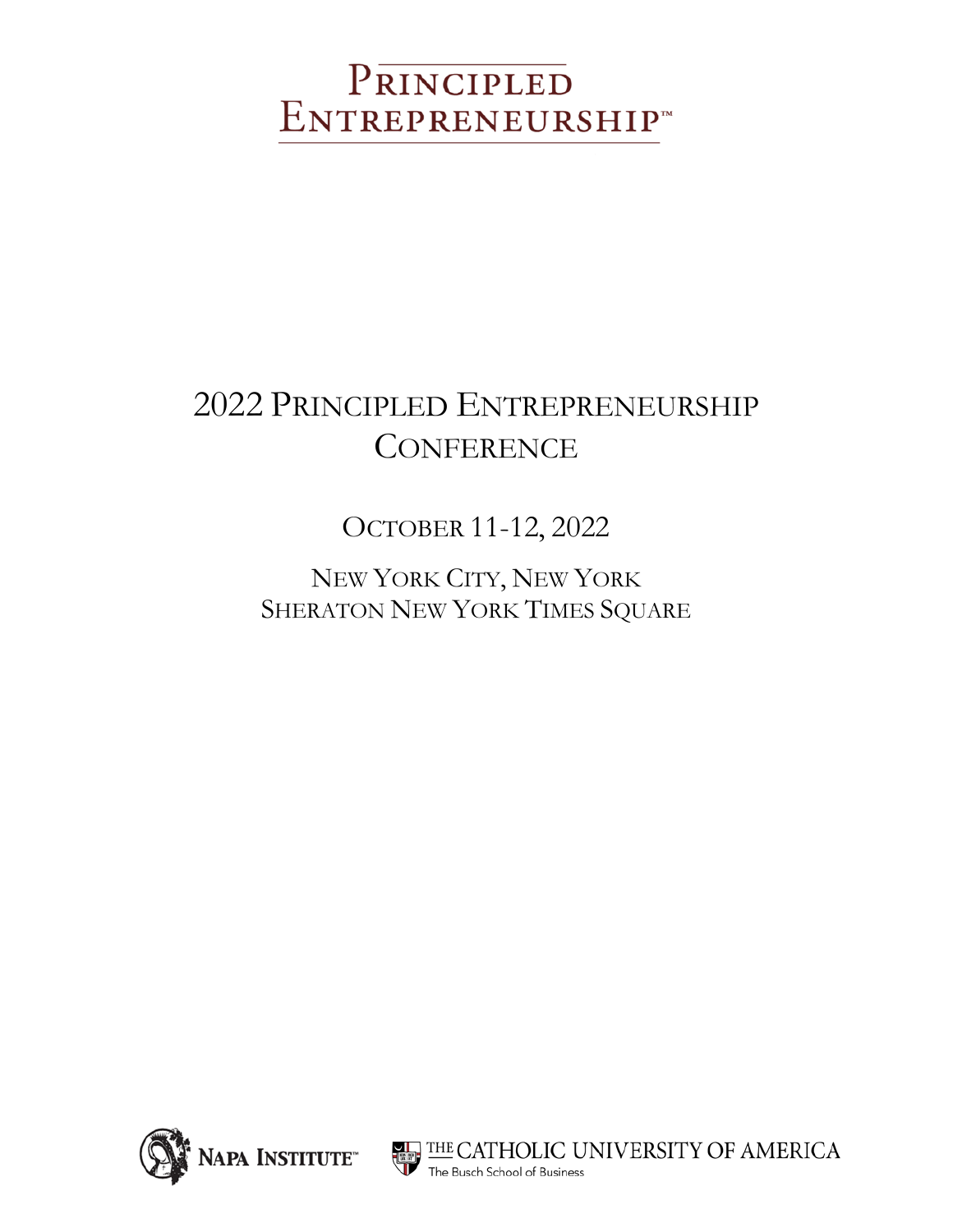#### **TUESDAY,OCTOBER 11, 2022**

*ATTIRE: BUSINESS PROFESSIONAL*

| 4:30 PM<br>457 W 51st St,<br>New York, NY 10019                                           | <b>Opening Mass - Open to the Public</b><br>celebrated by Father Roger Landry<br>The Church of the Sacred Heart of Jesus         |
|-------------------------------------------------------------------------------------------|----------------------------------------------------------------------------------------------------------------------------------|
| 5:15 PM<br>457 W 51st St,<br>New York, NY 10019                                           | <b>Eucharistic Procession - Open to the Public</b><br>From The Church of the Sacred Heart of Jesus to St.<br>Patrick's Cathedral |
| $6:00$ PM $-6:30$ PM<br>St. Patrick's Cathedral<br>5 <sup>th</sup> Avenue<br>New York, NY | <b>Adoration and Benediction - Open to the Public</b><br>Led by His Eminence Cardinal Dolan                                      |
| $6:30$ PM $- 7:30$ PM<br>Cardinal Dolan's Residence                                       | <b>Welcome Reception for Conference Attendees</b>                                                                                |
|                                                                                           | Dinner on own                                                                                                                    |



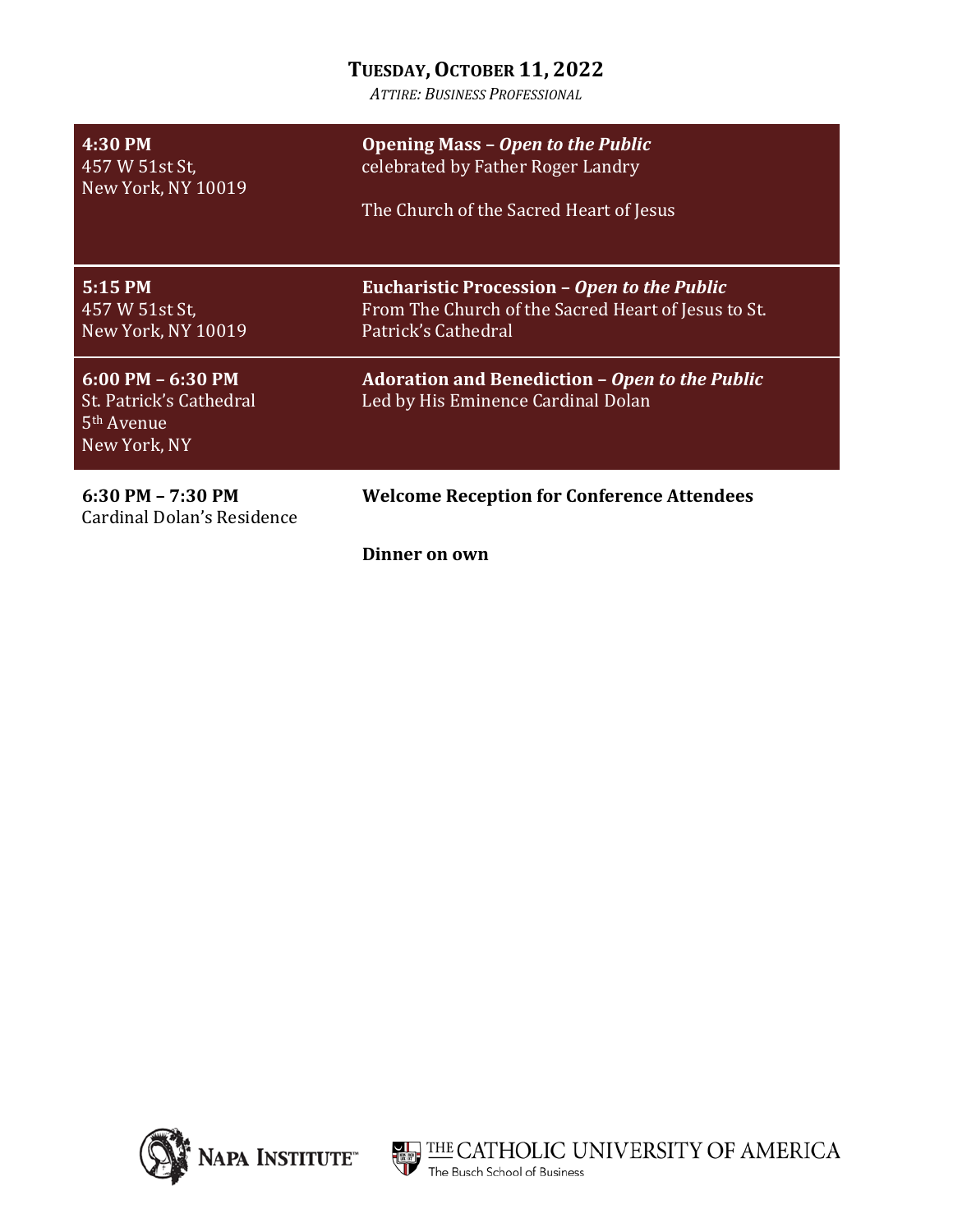#### **WEDNESDAY,OCTOBER 12, 2022**

*ATTIRE: BUSINESS PROFESSIONAL*

| $7:30$ AM $-6:00$ PM<br>Empire/Metropolitan Foyer,<br>FLR <sub>2</sub>    | <b>Registration/Conference Check-in Open</b>                                                                                                                                                                                                                                                                                                                                                                                                                                                                                                                           |
|---------------------------------------------------------------------------|------------------------------------------------------------------------------------------------------------------------------------------------------------------------------------------------------------------------------------------------------------------------------------------------------------------------------------------------------------------------------------------------------------------------------------------------------------------------------------------------------------------------------------------------------------------------|
| $7:30 AM - 9:00 AM$<br>Central Park East,<br>FLR <sub>2</sub>             | <b>Coffee and Continental Breakfast Available</b>                                                                                                                                                                                                                                                                                                                                                                                                                                                                                                                      |
| $8:00 AM - 8:30 AM$<br>Empire West, FLR 2                                 | <b>Holy Mass</b><br>celebrated by Fr. Robert Spitzer, S.J.                                                                                                                                                                                                                                                                                                                                                                                                                                                                                                             |
| $9:00 AM - 9:30 AM$<br>Empire East, FLR 2                                 | <b>Opening Prayer &amp; Introductory Remarks</b><br>Fr. Robert Spitzer, S.J.   Co-founder/President, Napa<br>Institute & Conference Emcee                                                                                                                                                                                                                                                                                                                                                                                                                              |
|                                                                           | <b>Timothy R. Busch</b>   Co-founder/Chairman of the Board,<br>Napa Institute                                                                                                                                                                                                                                                                                                                                                                                                                                                                                          |
| <b>Keynote Session 1</b><br>9:30 AM - 10:15 AM<br>Empire East, FLR 2      | What is Democratic Capitalism and Why Is It<br><b>Relevant Today?</b><br><b>Jim Hackett   Professor of Moral Leadership in</b><br>Economics, Rice University & University of Texas;<br>President, Tessellation Services, LLC<br><b>Shanker Singham</b>   CEO, Competere; Chairman, Global<br>Economic Neural Networks (GENN) and Global Vision<br>Moderated by Andreas Widmer   Director, Arthur &<br>Carlyse Ciocca Center for Principled Entrepreneurship/<br>Associate Professor of Practice, The Busch School of<br>Business at The Catholic University of America |
| <b>Keynote Session 2</b><br>10:25 AM - 10:40 AM<br>Empire East, FLR 2     | <b>Title TBA</b><br>Vivek Ramaswamy   Co-founder/Executive Chairman,<br><b>Strive Asset Management</b>                                                                                                                                                                                                                                                                                                                                                                                                                                                                 |
| <b>Keynote Session 3</b><br>$10:50$ AM $- 11:35$ AM<br>Empire East, FLR 2 | Communities in an Age of Communitarianism &<br><b>Division</b><br><b>Speakers TBA</b>                                                                                                                                                                                                                                                                                                                                                                                                                                                                                  |



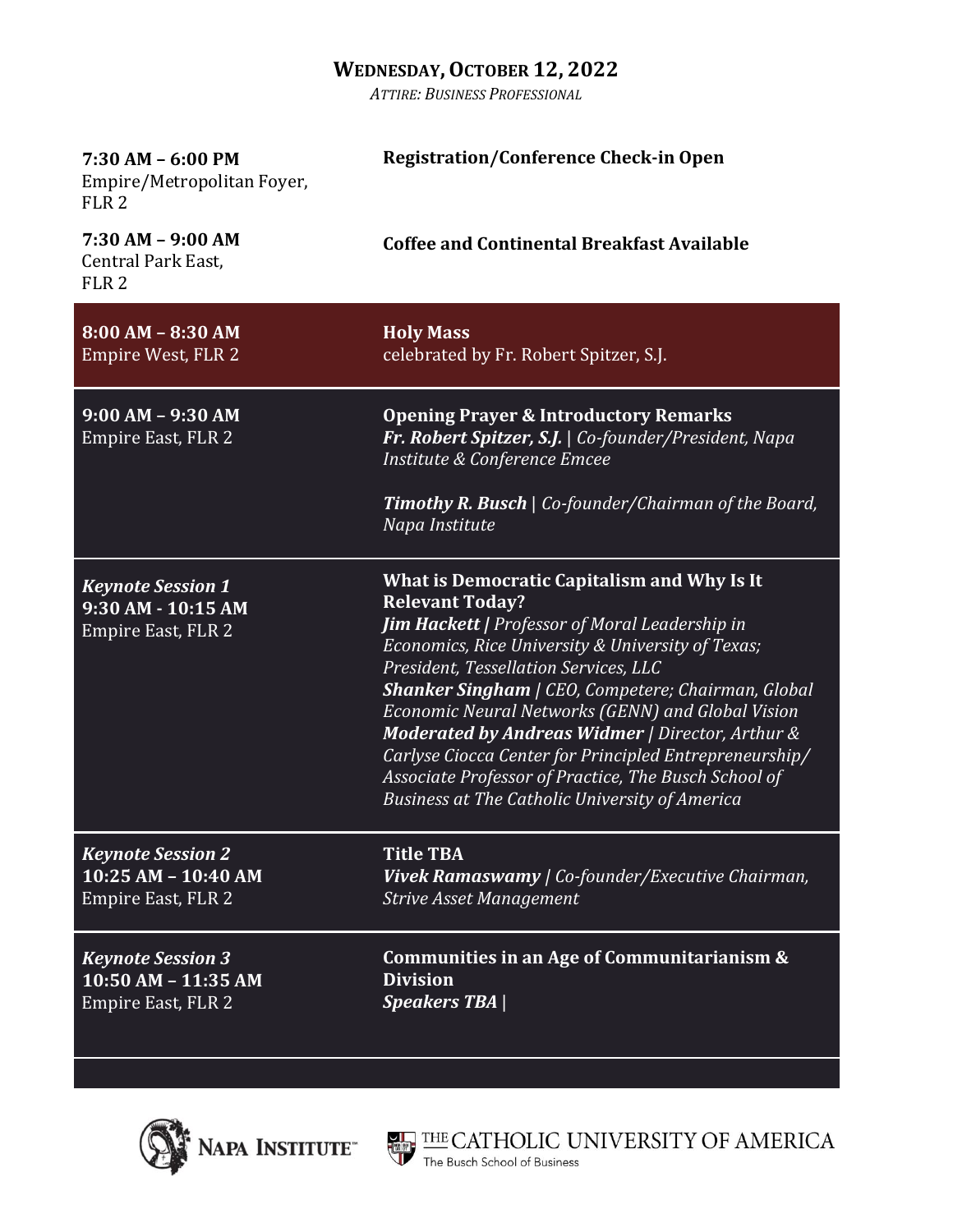### **WEDNESDAY,OCTOBER 12, 2022**

*ATTIRE: BUSINESS PROFESSIONAL*

| <b>Keynote Session 4</b><br>11:40 AM - 12:15 PM<br>Empire East, FLR 2          | <b>Audience Q&amp;A with Morning Panelists</b>                                                                                                                                                                                                                                                                                                                                                                                                                                                                                   |
|--------------------------------------------------------------------------------|----------------------------------------------------------------------------------------------------------------------------------------------------------------------------------------------------------------------------------------------------------------------------------------------------------------------------------------------------------------------------------------------------------------------------------------------------------------------------------------------------------------------------------|
| 12:15 PM - 12:30 PM<br>Empire East, FLR 2                                      | <b>Closing for the Morning</b>                                                                                                                                                                                                                                                                                                                                                                                                                                                                                                   |
| $12:30$ PM $- 1:00$ PM<br><b>Empire West, FLR 2</b>                            | <b>Holy Mass</b>                                                                                                                                                                                                                                                                                                                                                                                                                                                                                                                 |
| 12:30 PM - 3:30 PM                                                             | <b>Confession Available</b>                                                                                                                                                                                                                                                                                                                                                                                                                                                                                                      |
| 12:30 PM - 1:30 PM<br>Central Park East, FLR 2                                 | Lunch                                                                                                                                                                                                                                                                                                                                                                                                                                                                                                                            |
| $1:40$ PM $- 1:45$ PM<br>Empire East, FLR 2                                    | <b>Intro to Afternoon Sessions</b><br>Fr. Robert Spitzer, S.J.   Co-founder/President, Napa<br>Institute & Conference Emcee                                                                                                                                                                                                                                                                                                                                                                                                      |
| <b>Keynote Session 5</b><br>$1:45$ PM $- 2:30$ PM<br>Empire East, FLR 2        | <b>The SDC Inside Your Business</b><br><b>Nathan Bond</b>   Co-Founder & CEO, Rifle Paper Co.<br><b>Oren Cass</b>   Executive Director, American Compass<br><b>Jim Otteson</b> / Professor of Business Ethics Marketing,<br>Mendoza College of Business at the University of Notre<br>Dame<br><b>Moderated by Andreas Widmer</b>   Director, Arthur &<br>Carlyse Ciocca Center for Principled Entrepreneurship/<br>Associate Professor of Practice, The Busch School of<br><b>Business at The Catholic University of America</b> |
| <b>Keynote Session 6</b><br>$2:40$ PM $- 2:55$ PM<br><b>Empire East, FLR 2</b> | <b>Title TBA</b><br><b>Speaker TBA</b>                                                                                                                                                                                                                                                                                                                                                                                                                                                                                           |
| <b>Keynote Session 7</b><br>$3:05$ PM $-3:50$ PM<br><b>Empire East, FLR 2</b>  | <b>Prosperity: Democratic Capitalism vs Democratic</b><br>Socialism<br><b>Igbal Quadir</b>   Senior Fellow, Ash Center for Democratic<br>Governance and Innovation<br>Virgil Storr   Associate Professor of Economics, George<br><b>Mason University</b>                                                                                                                                                                                                                                                                         |



THE CATHOLIC UNIVERSITY OF AMERICA